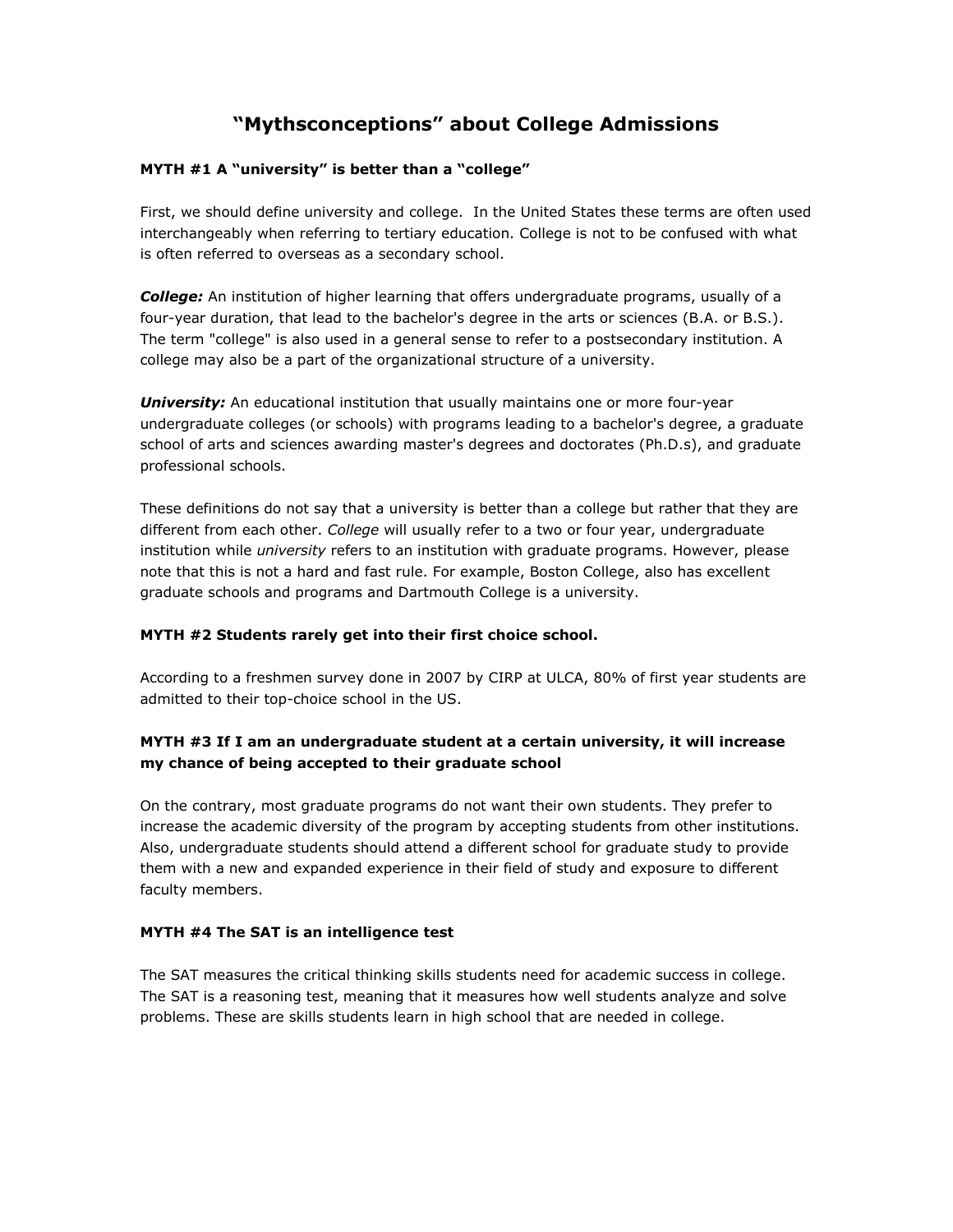#### **MYTH # 5 The SAT is better than the ACT**

These standardized tests measure different things. The ACT is an achievement test based on a student's general development in the areas of English, math, reading and science at the secondary level. The SAT is a reasoning test or a general thinking test. Traditionally the ACT has been preferred in the Midwest where it started and the SAT on the East and West coast. One should always check the web sites of the individual schools one is applying to before deciding which test to take. Primarily, a student should consider which test suits their learning profile. Overseas the SAT is more prevalent. At some elite international schools, students are now taking both tests in an attempt to enhance their acceptances.

#### **Myth #6 Admission test scores are the most important factor in an application**

Grades in college preparatory courses, strength of curriculum, admission test scores, and overall grades are the most important factors in admission decisions. More than half of all colleges and universities rated these combined factors as "considerably important."(NACAC 2009)

#### **MYTH #7 It is easy to transfer from one 4 year program to another**

While some students have done this quite successfully, the majority find several obstacles in their path. The easiest way to enter a school is to be accepted as a freshman. Most colleges and universities use transfer applicants to fill vacancies after the first year attrition. This is a small number so your opportunities are limited. You need to do extensive and individual research before you consider this option.

## **MYTH #8 I need to major in biology or chemistry to go to medical school**

In the US and Canada, one applies to medical school after receiving a bachelors' degree and taking a test called the MCAT. In today's world, "non-science majors are actually accepted at a slightly higher rate than science majors." (Private Colleges & Universities "2005 Health & Medicine Ed. P. 15) Medical schools want you to take a variety of courses. Don't major in science unless you absolutely love it. It alone will not enhance your medical school application. Medical schools are trying to diversify their pools and welcome students with a strong liberal arts background.

# **MYTH #9 In order to be safe and/or happy, I must attend school in the same city or state as a family member**

Being close to family is something to consider. While it's a good reason to select a certain state or school, the school that is closest to your relatives may not be the best school for YOU. The proven reality is that the school becomes your new environment and the college community becomes your "family". With excellent transportation and communications one is never too far away from anyone. Don't limit your options by insisting that you live near a relative you may have never met before and may rarely visit.

# **MYTH #10 Liberal arts means that a student is undecided and a liberal arts education doesn't prepare you for anything**